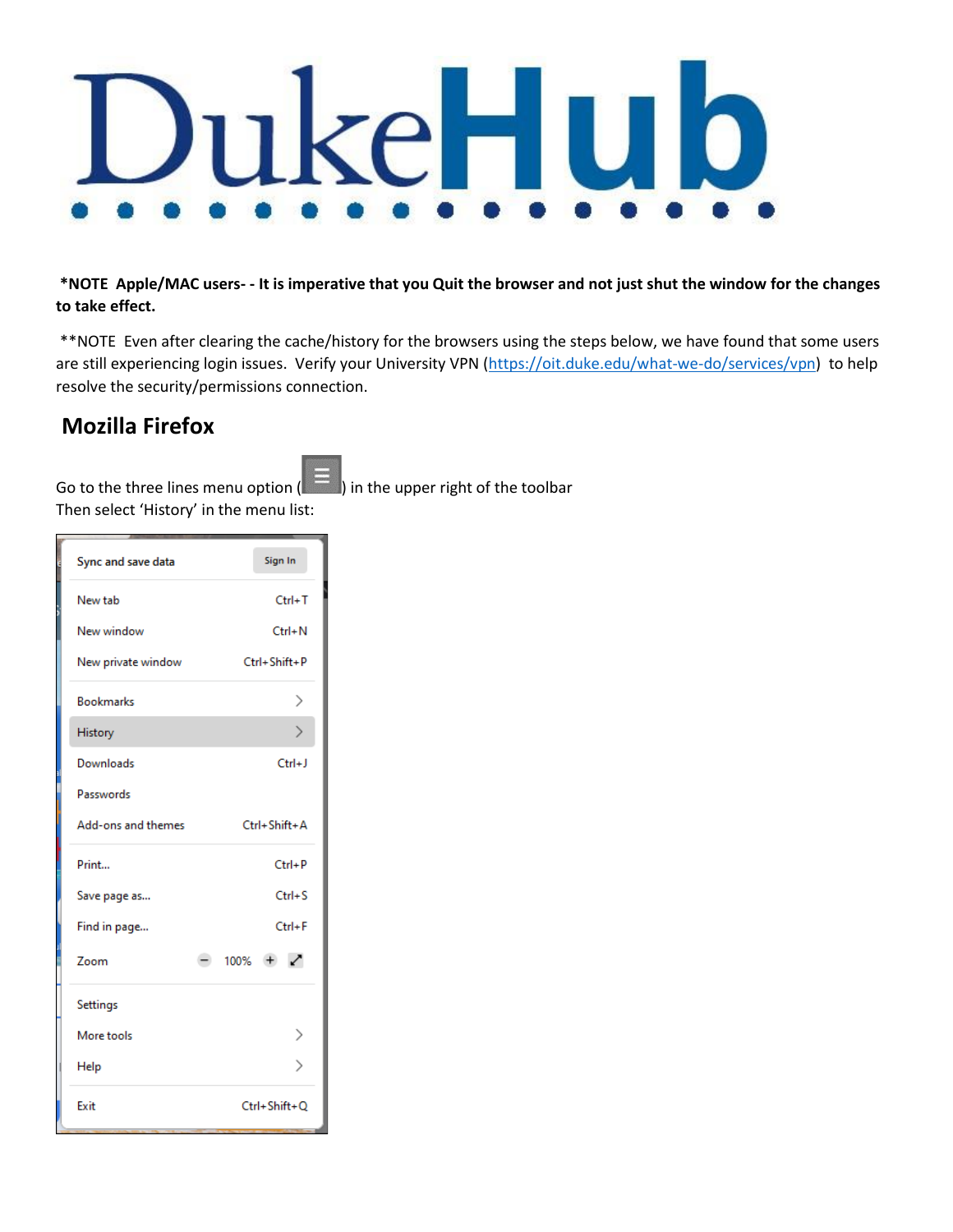### Then select 'Clear Recent History':

| く<br>History                                   |  |
|------------------------------------------------|--|
| Recently closed tabs                           |  |
| Recently closed windows                        |  |
| Restore previous session                       |  |
| Clear recent history                           |  |
| Recent history                                 |  |
| Symbaloo: Bookmarks & Favorites                |  |
| ⊕ DukeHub Session Expired                      |  |
| $\bigoplus$ Timeout Warning. Click OK to not e |  |
| <b>←</b> Roles                                 |  |
| D Homepage                                     |  |
| ⊕ Query Manager                                |  |
| $\mathbf{D}$ Homepage                          |  |
| <b>D</b> DukeHub Homepage                      |  |
| Gddev.dukehub.duke.edu//WEBLIB_                |  |
| b shib.oit.duke.edu//SSO                       |  |
| D.<br>Duke I Loa In                            |  |
| Manage history                                 |  |

## Click it to pick the time range to clear everything then click OK:

| <b>Clear All History</b>                                      |
|---------------------------------------------------------------|
| Everything<br>Time range to clear:                            |
| All history will be cleared.<br>This action cannot be undone. |
| <b>History</b>                                                |
| $\sqrt{\phantom{a}}$ Cookies<br>△ Browsing & download history |
| $\sqrt{\phantom{a}}$ Cache<br><b>√</b> Active logins          |
| <b>√</b> Form & search history                                |
| Data                                                          |
| $\angle$ Site settings<br>Offline website data                |
| Cancel<br>OK                                                  |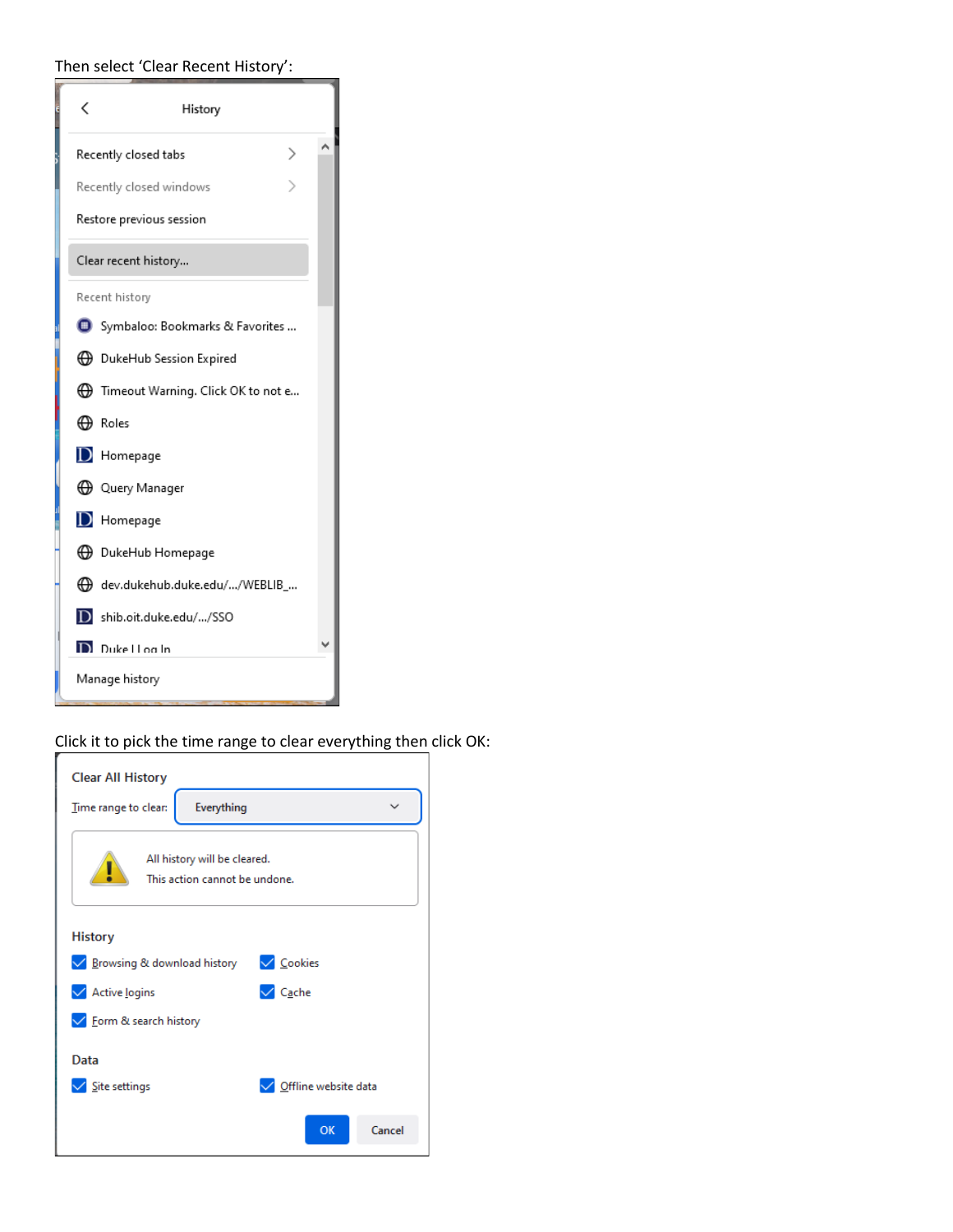# **Google Chrome**

 $\ddot{\phantom{0}}$ Go to the three vertical dot menu item ( ) in the upper right of the toolbar and select History>History<br>  $\Box$  $\begin{matrix} \oplus & \uparrow \uparrow \end{matrix}$  $\frac{1}{2}$  $\circ$  $\mathsf{S}$ ₩  $\boldsymbol{\Theta}$  $\frac{1}{2}$ **7 17** New tab  $Ctrl+T$ New window  $Ctrl + N$ Ctrl+Shift+N New incognito window  $Ctrl + H$ History History Ŋ Downloads  $Ctrl + J$ Recently closed Bookmarks k 53 Zoom Ľ, 100%  $\overline{+}$ No tabs from other devices Print...  $Ctrl + P$ hÌ Cast...  $\ensuremath{\mathsf{Find_m}}$  $Ctrl + F$ More tools Þ Cut Edit Copy Paste Settings Help þ Exit Managed by your organization

#### Next, select the 'Clear browsing data' button:

| History                                                                    | $\times$ |
|----------------------------------------------------------------------------|----------|
| $\leftarrow$ $\rightarrow$ C $\bigcap$ $\bullet$ Chrome   chrome://history |          |
|                                                                            |          |
| <b>History</b>                                                             |          |
| <b>Chrome history</b>                                                      |          |
| Tabs from other devices                                                    |          |
| Clear browsing data                                                        |          |
|                                                                            |          |

Select 'All time' for the time range, and then the clear data button: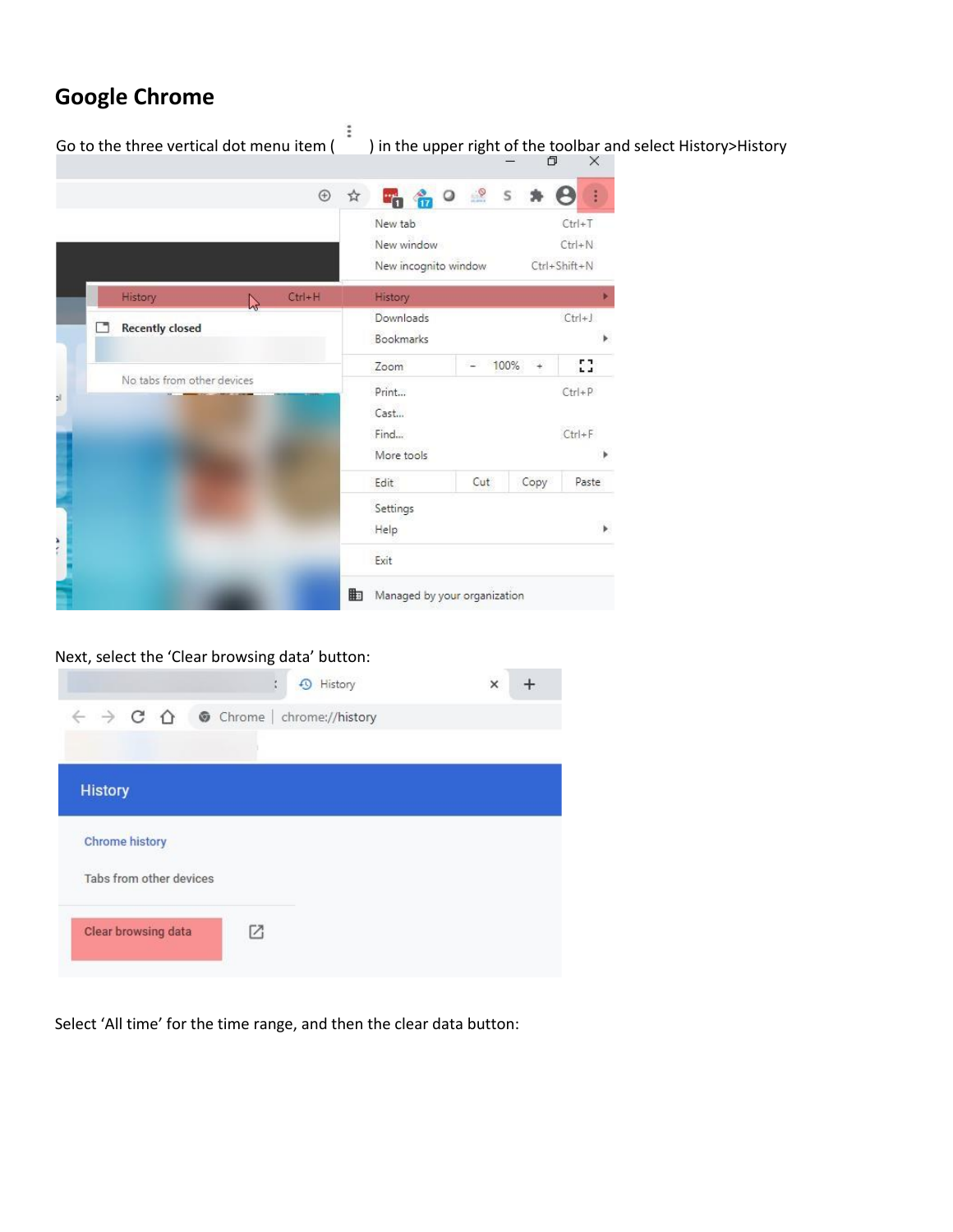

# **Opera**

Under the main menu in Opera, in the navigation bar on the left, click the clock icon  $\circledO$  to enter History:

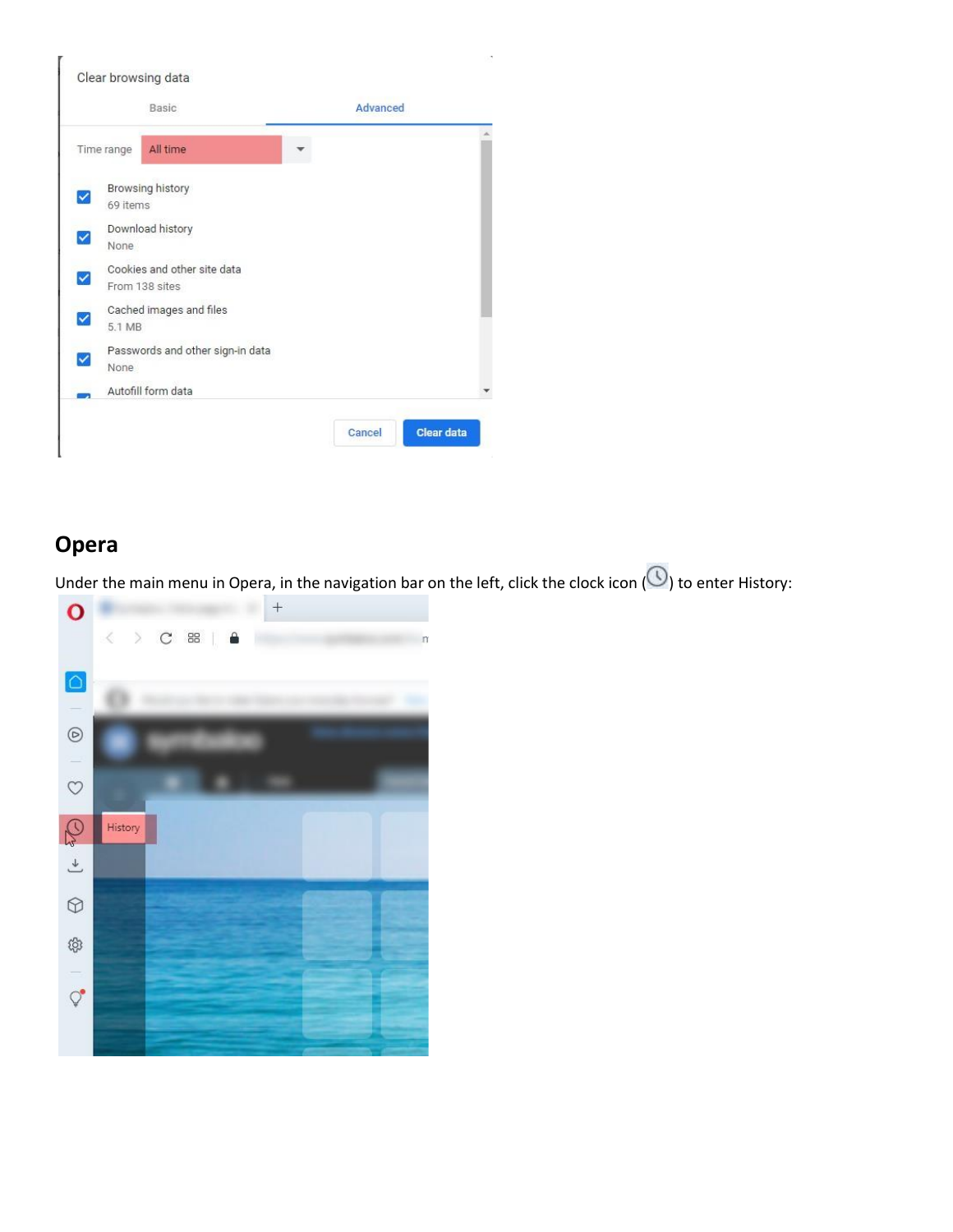Then select the 'Clear Browsing Data' button:

|                    | C     |                  | History |                     |
|--------------------|-------|------------------|---------|---------------------|
|                    | α     | History          |         | Clear Browsing Data |
| $\circ$            |       | Q Search history |         |                     |
| $\triangleright$   | Tadau |                  |         |                     |
| $\frac{1}{\infty}$ |       |                  |         |                     |
|                    |       |                  |         |                     |
|                    |       |                  |         |                     |
|                    |       |                  |         |                     |

And then select the 'All time' time range, then click the 'Clear data' button at the bottom:



# **Microsoft Edge**

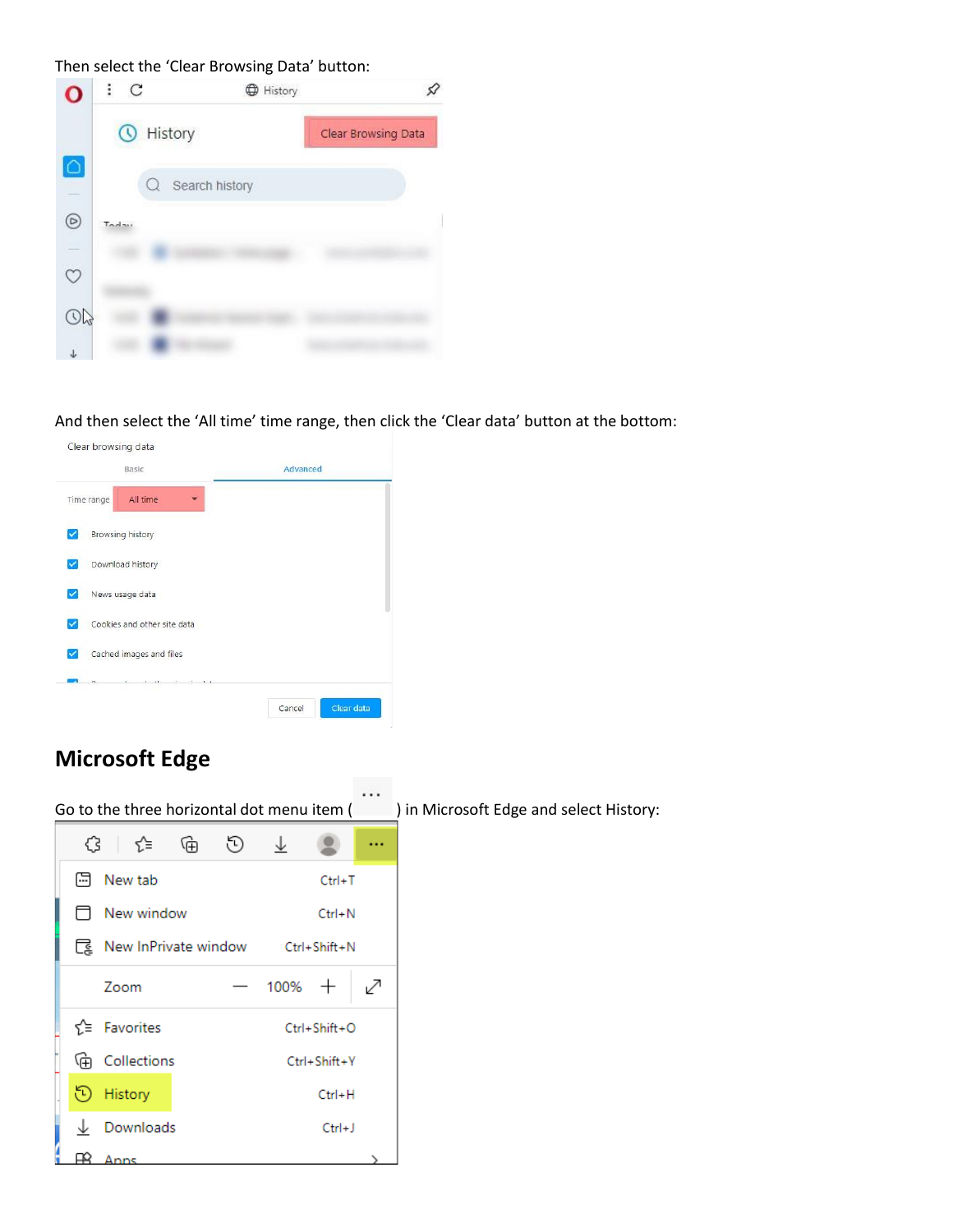Verify you're in the 'All' category:



#### and then select the three dots Clear browsing data button:



Then clear the browsing data in the 'All time' time range and then select the 'Clear now' button at the bottom:



### **Internet Explorer**

Go to the Tools menu item in the menu bar, then the 'Delete browsing history' item: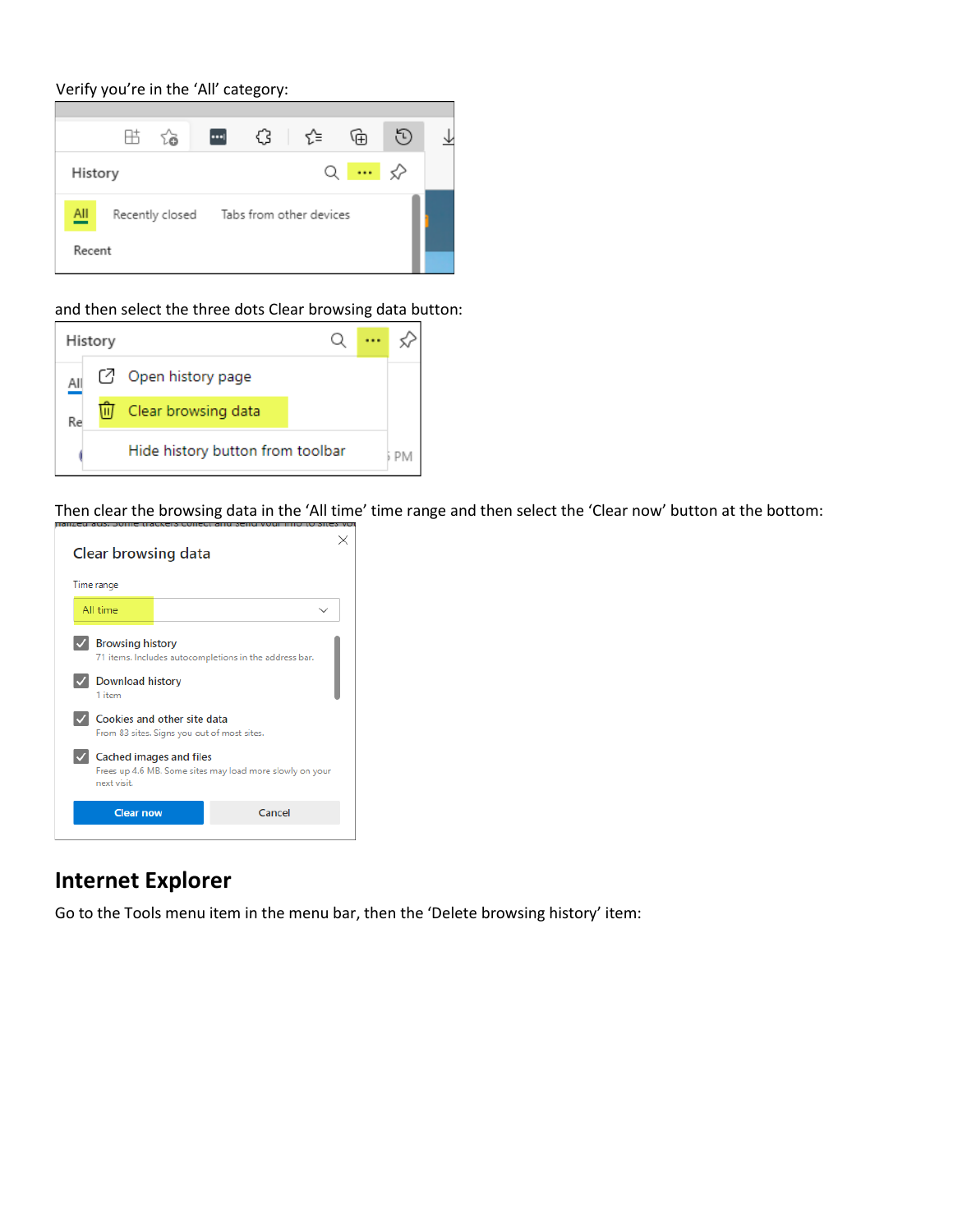

Verify that all boxes are checked, then select the 'Delete' button:

| Delete Browsing History                                                                                                                                                                                                                                                 | × |
|-------------------------------------------------------------------------------------------------------------------------------------------------------------------------------------------------------------------------------------------------------------------------|---|
| $\vee$ Preserve Favorites website data<br>Keep cookies and temporary Internet files that enable your favorite<br>websites to retain preferences and display faster.                                                                                                     |   |
| $\sqrt{}$ Temporary Internet files and website files<br>Copies of webpages, images, and media that are saved for faster<br>viewing.                                                                                                                                     |   |
| $\vee$ Cookies and website data<br>Files or databases stored on your computer by websites to save<br>preferences or improve website performance.                                                                                                                        |   |
| $\vee$ History<br>List of websites you have visited.                                                                                                                                                                                                                    |   |
| √ Download History<br>List of files you have downloaded.                                                                                                                                                                                                                |   |
| $\sqrt{}$ Form data<br>Saved information that you have typed into forms.                                                                                                                                                                                                |   |
| $\vee$ Passwords<br>Saved passwords that are automatically filled in when you sign in<br>to a website you've previously visited.                                                                                                                                        |   |
| √ Tracking Protection, ActiveX Filtering and Do Not Track<br>A list of websites excluded from filtering, data used by Tracking<br>Protection to detect where sites might automatically be sharing details<br>about your visit, and exceptions to Do Not Track requests. |   |
| Delete<br>Cancel<br>About deleting browsing history                                                                                                                                                                                                                     |   |

You also have the option to get rid of your browsing history using the Favorites Menu.

Click the star icon ( $\overline{\mathbb{X}}$ ) on the top right in the tool bar and then select the History tab. There, you can see websites you visited on specific dates (Today, Last Week, 3 Weeks Ago, etc.) Right-click to delete everything from a specific time period.